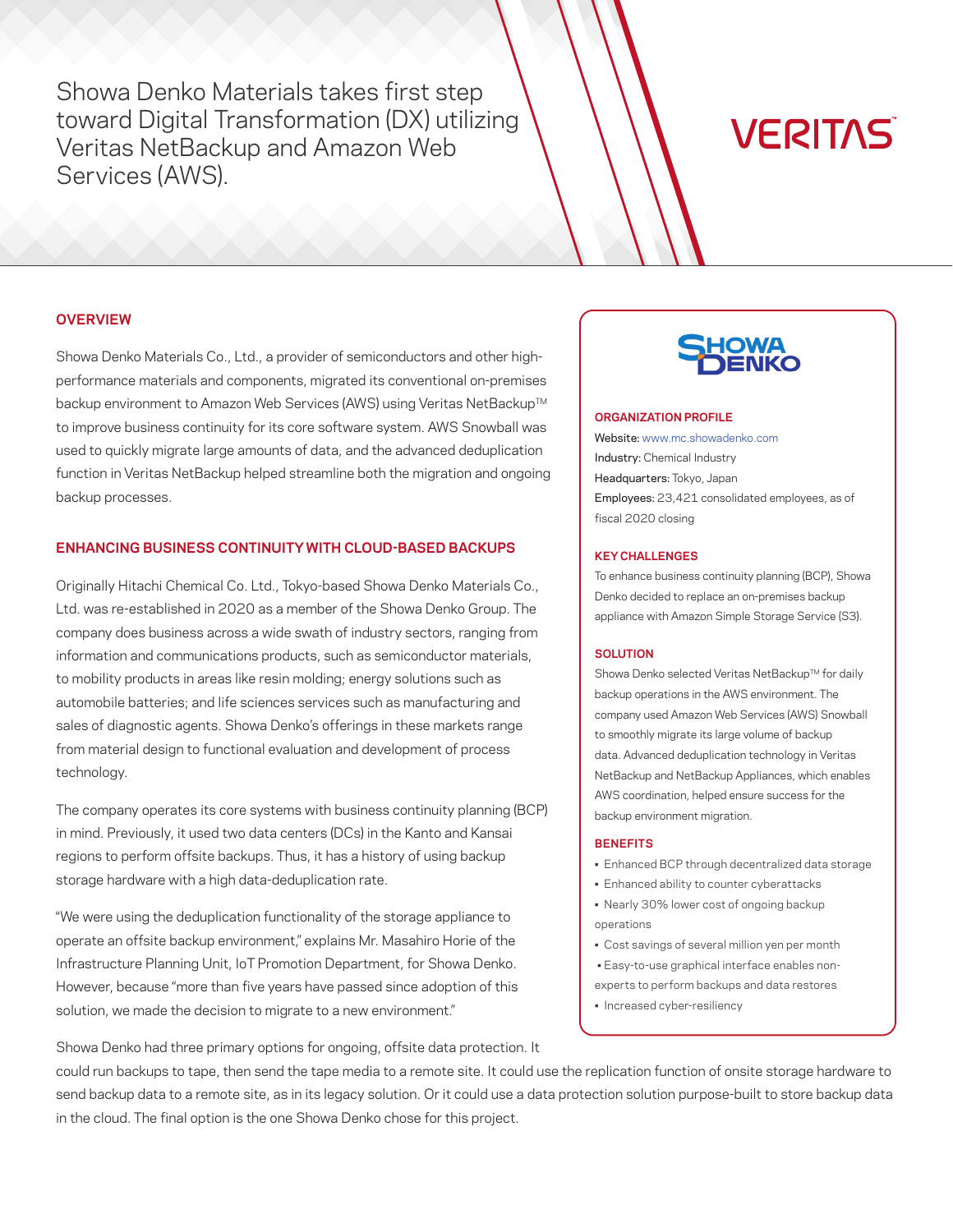Showa Denko selected Amazon S3 cloud storage to house its new data protection environment. Then, the company launched a project to build and optimize a backup environment on Amazon S3, with an eye toward BCP. For assistance with the initiative, Showa Denko engaged Hitachi Systems, a leading IT service provider that specializes in developing and implementing business technology, as well as providing managed services.

"A backup system that is also effective as a security measure is the corporate system's last line of defense, and must be protected at all costs," emphasizes Mr. Horie. "That is why we chose the highly durable Amazon S3, which allows data to be decentralized and stored by region, with preparations for major disasters in mind."

### **THE NEW CHALLENGE: TRANSFERRING LARGE AMOUNTS OF DATA TO THE CLOUD**

From a practical perspective, Mr. Horie anticipated that migration to the cloud would be difficult, because Showa Denko initially needed to transfer several terabytes of data. The opportunity to leverage AWS Snowball, which enables migration to AWS using a physical device, was a factor in Showa Denko's selection of AWS as its cloud provider.

For ongoing data protection, Veritas NetBackup grabbed the company's attention. The solution functionality offered to streamline migration of data into AWS. In addition, advanced deduplication technology in Veritas NetBackup promised to improve the efficiency of backup operations on an ongoing basis.

Showa Denko had used Veritas NetBackup for many years in an on-premises environment. Decision-makers knew the product is reliable, and that its use would not create an additional burden for operators when migrating to a new phase.

## **BUILDING A CLOUD BACKUP ENVIRONMENT WITH AWS SNOWBALL**

Nowadays, Showa Denko uses Veritas NetBackup to perform daily backups of the most important data in the company's core system located in the Kanto data center. After deduplication, Veritas NetBackup transfers about 200 GB of backup data to Amazon S3 via AWS Direct Connect.

These changes not only cut costs, but also ensure high availability to strengthen BCP measures. Veritas NetBackup also provides a comprehensive backup environment by storing low-priority data, which does not warrant offsite backups, on Linear Tape Open (LTO) tapes.

# **SIGNIFICANT COST REDUCTIONS**

Previously, operations were necessary for both storage and backup tools, but now both backups and data restores can be completed with Veritas NetBackup alone. "Functions are integrated into one clean GUI [graphical user interface] to make it easy to give instructions to even those operators who are not very familiar with backups," praises Mr. Horie. "It is a very attractive feature that even beginners can operate it." He gives Veritas NetBackup high marks.

Veritas Technologies also received words of praise for duly providing support to respond to client requests, such as engineers being present onsite.

## **VISION FOR THE FUTURE**

Moving forward, the company plans to continue promoting the shift to a multi-cloud environment in line with the overall policy of Showa Denko Group. It is now considering migrating its core system to the cloud.

In addition, although all backup data is currently stored in Amazon S3, the company hopes to create an environment that also includes Amazon S3 Glacier, which would be suitable for archiving and would further reduce costs.